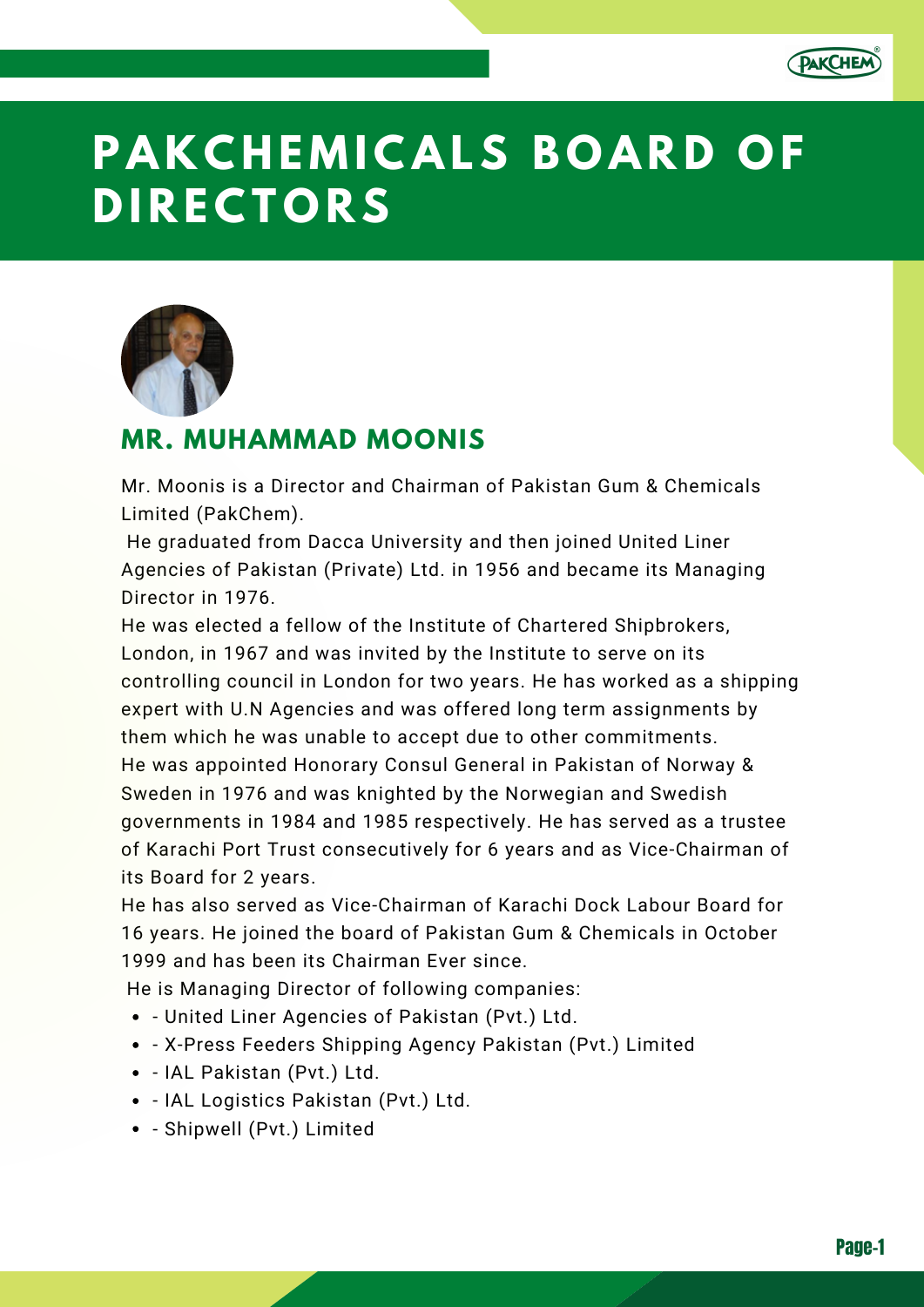



## **MR. SHUAIB AHMED**

Mr. Shuaib Ahmed is a Director and Vice Chairman of PakChem. He has Master's degree in Business Administration from the Institute of Business Administration (IBA), Karachi and a Master degree in Management Science from Sloan School of MIT, Boston. He is also a Sloan Fellow of MIT's Sloan School of Management.

Mr. Ahmed joined Citibank, Karachi in 1965 and spent subsequent 39 years in various senior executive positions in Citibank's businesses in Pakistan, Saudi Arabia, United States, Africa, Europe and Asia Pacific, retiring from the Bank in 2004 as a Managing Director of Global Risk Management.

He has served as a Board member of Saudi Economic and Development Company (SEDCO), Jeddah, Saudi Arabia from 2000 to 2015 and its Chief Executive Officer from 2004 to 2007. He has also served as a member of Board of Governors of the Institute of Business Administration (IBA), Karachi for nine years.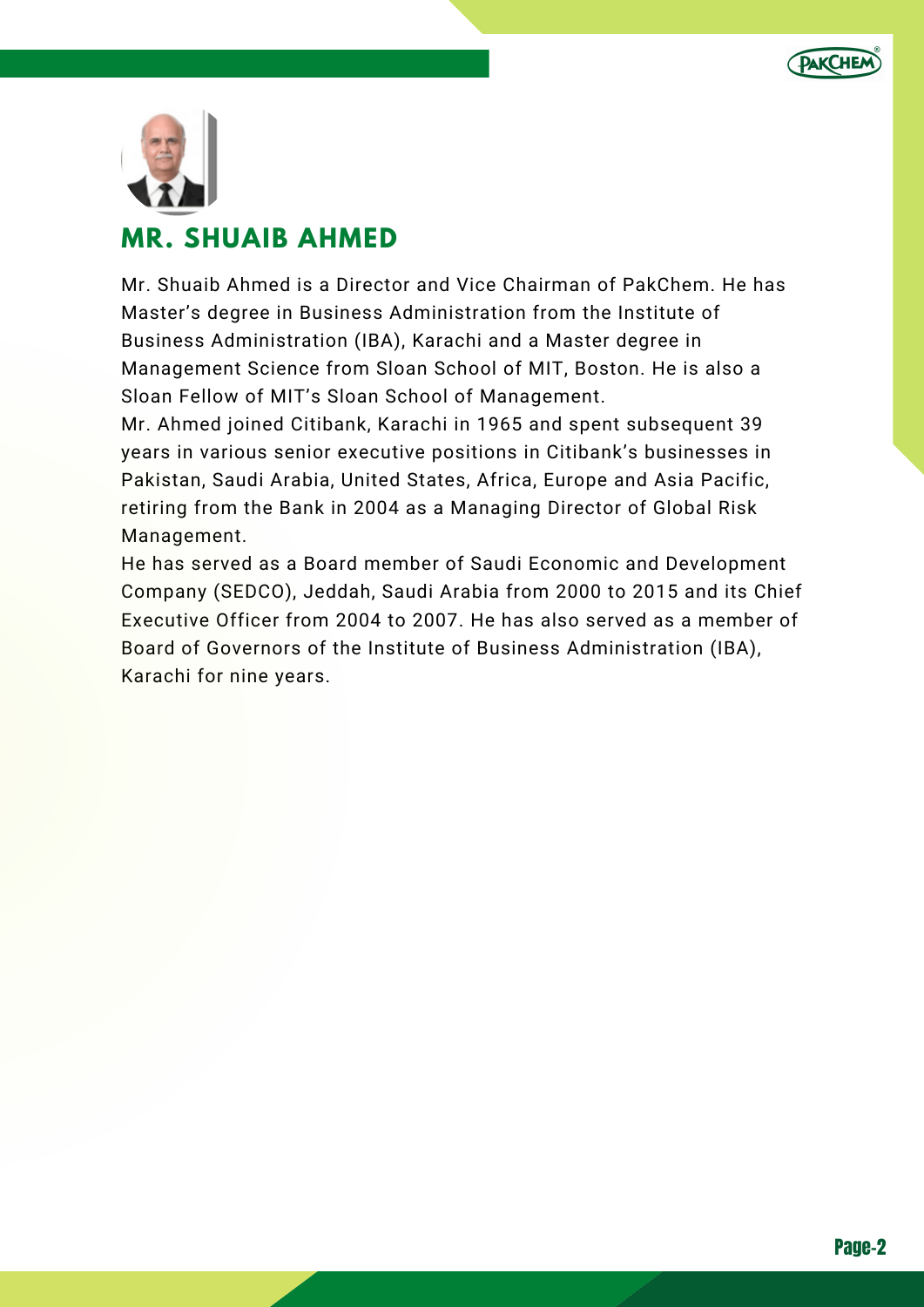



# **MR. OZAIR A. HANAFI**

Mr. Ozair Ahmed Hanafi is a Director of PakChem.

He has more than 40 years of experience in the field of Direct Marketing, Human Development and Microfinance. He joined Khushhali Bank right from its inception as Executive Director in the year 2000 and contributed to its growth and expansion. In 2005, he joined Pak Oman Microfinance Bank as its first President and Chief Executive Officer.

He has been;

- The President of Marketing Association of Pakistan (MAP) for three  $\bullet$ terms.
- The Co-Chairperson of the first International Marketing and Management Congress
- organized by MBIANS (Alumni of IBA, Karachi) in 1992.
- Member, Board of Directors of Human Resource Development Network (HRDN)
- The Secretary General of the First and Second International HRD Congress held in
- Islamabad in 2003 and 2004 respectively.
- The Chairperson of the Training and Development Committee for the Pakistan
- Banking sector formed by the Governor, State Bank of Pakistan in 2005.
- The Congress Chair of Entrecon 2012 (International Entrepreneurship Congress) with
- the theme "Entrepreneurship Key to Self-reliance and Prosperity" held in Karachi.
- Member, Board of Governors, Pakistan Society of Training and Development
- $\bullet$  (PSTD).
- He is a Certified Director as per the requirements of Code of Corporate Governance, 2012. He was also Member, Academic Board of Institute of Bankers (IBP) since 2004.

He joined Pakistan Gum & Chemicals in June 2004 as a Non-Executive Director and was elevated to Managing Director/CEO w.e.f. January 1, 2014. He resigned from this position w.e.f. 16 September, 2015.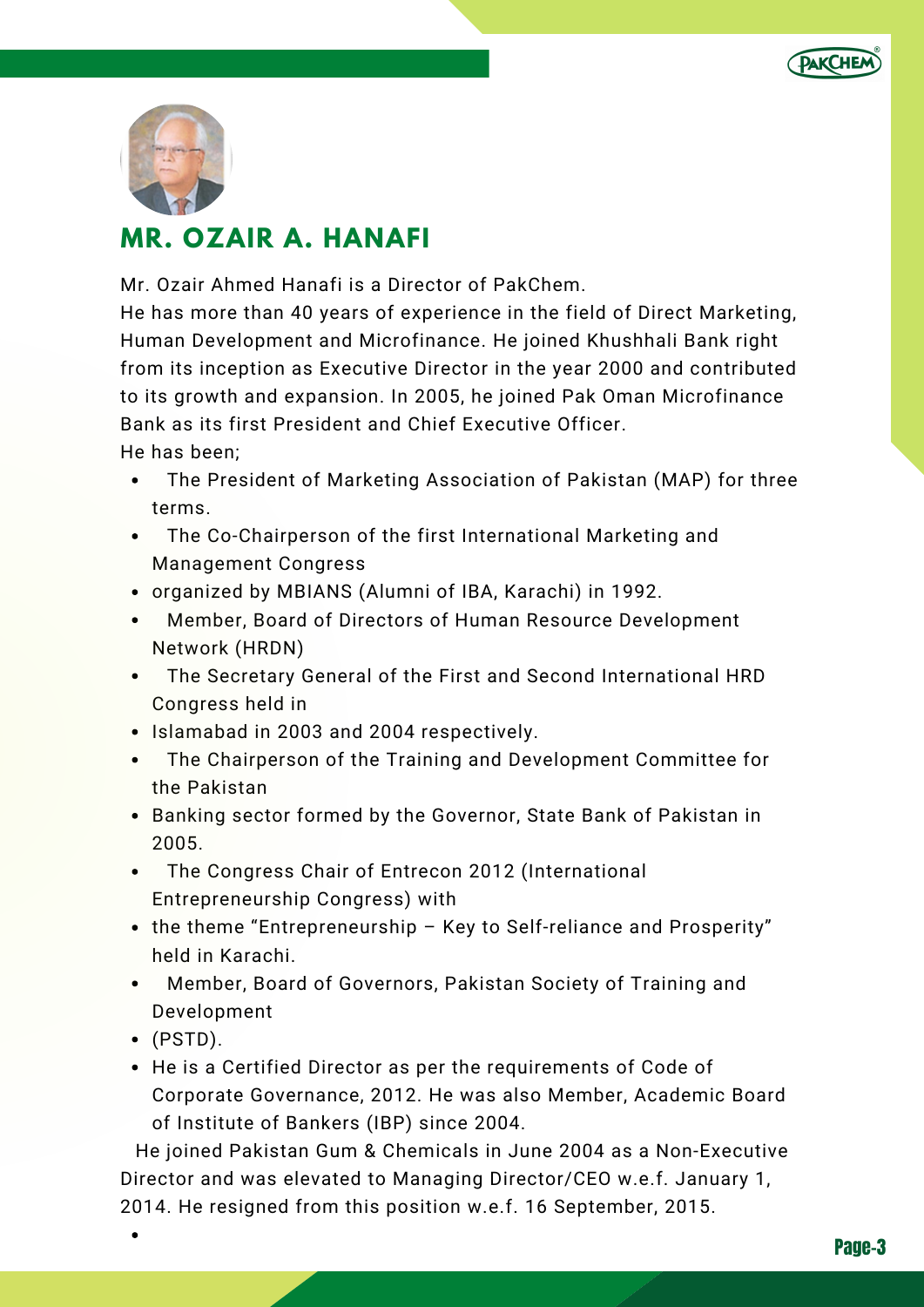

• He joined Pakistan Gum and Chemicals Limited in June 2004 as a Non-Executive Director and was elevated to Managing Director/CEO w.e.f. January 1, 2014. He resigned from this position w.e.f. 16 September, 2015 on his own accord.



### **MR. MUHAMMAD ASLAM HANAFI**

Mr. Aslam Hanafi is Chief Executive of Shipwell (Pvt.) Limited, Karachi and also a member of the Board of IAL Pakistan (Pvt.) Limited and X-Press Feeders Shipping Agency Pakistan (Pvt.) Limited.

He joined Pakistan Gum & Chemicals Limited in January 2004 as member of the Board of Directors and has been working as an Executive Director with special focus on procurement.

He is a Certified Director as per the requirements of Code of Corporate Governance, 2012.

He is perceived to be a knowledgeable person in the area of seed purchase in Pakistan



## **MR. MOHAMMAD ALI HANAFI**

Mr. Mohammad Ali Hanafi has a B.A. degree from Columbia University, New York. He has over 15 years of international experience working at blue-chip firms such as Citigroup Smith Barney and Bain & Company. He has served as a Director, IT Strategic Planning at DIRECTV in the United States.

He joined Pakistan Gum & Chemicals as a non-executive Director on July 11, 2006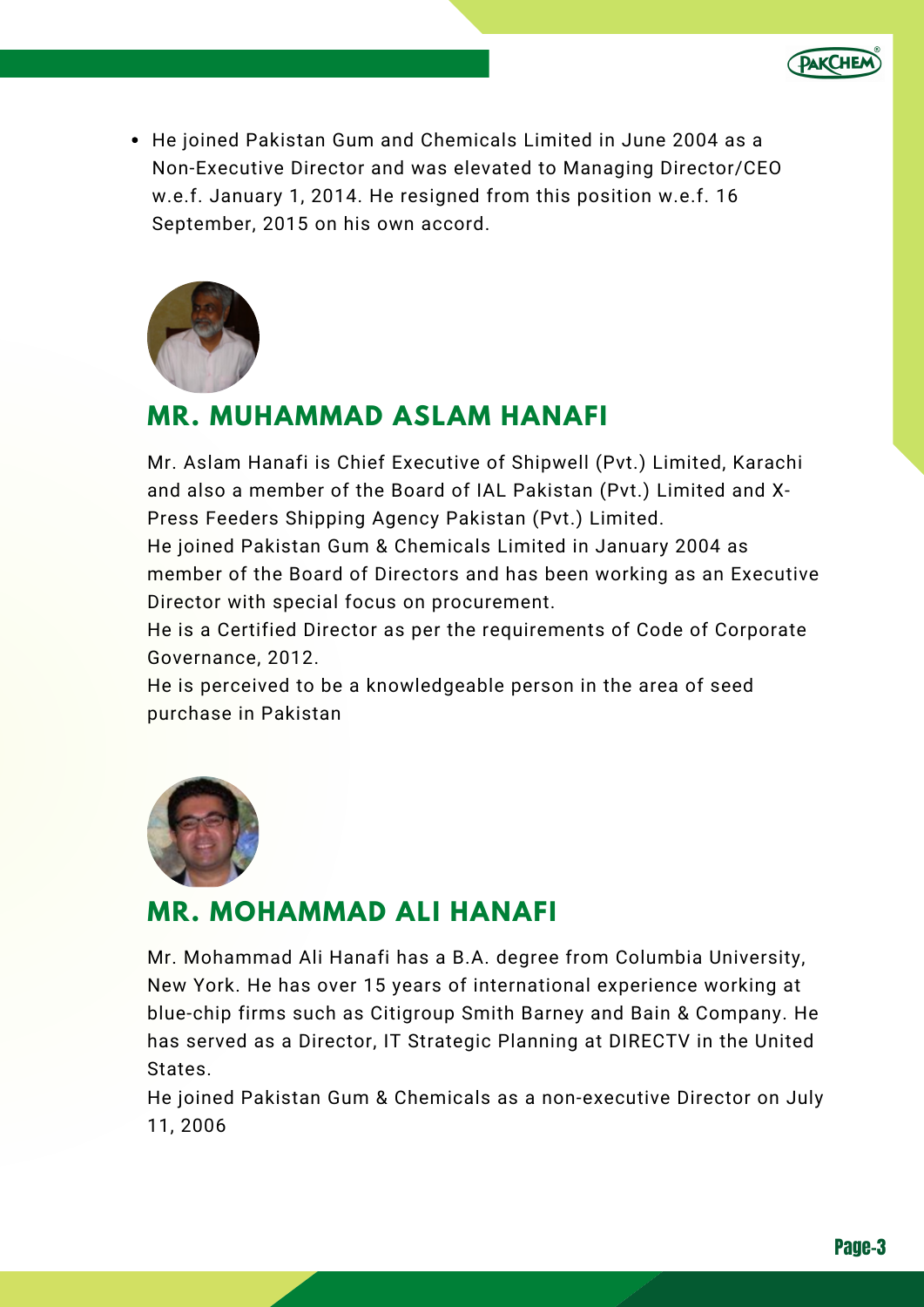



# **SYED HASAN ALI BUKHARI**

Mr. Bukhari is a fellow of the Institute of Chartered Accountants Pakistan. His corporate experience span over 36 years in different positions with Mackinnon Mackenzie & Co. of Pakistan until his retirement as Chief Executive & Managing Director of the Company in the year 2010. Presently he is engaged as an advisor to the Chairman, Hilton Pharma (Pvt.) Limited since 2011.

Mr. Bukhari is also on the Board of Bank Al Habib Limited as an independent Director since June 2014.

He joined Pakistan Gum & Chemicals as an Independent Director on 27 April, 2019.



# **MR. ASIM HAFEEZ KHAN**

Mr. Asim Hafeez Khan is the Managing Director of Radiant Chemical (Pvt.) Limited providing professional services for trouble shooting cooling and boiler water applications, treatment problems, process waters, cooling and heating systems, steam generation, reverse osmosis, wastewater reuse and boiler system fuel savings studies.

He has 21 years' diversified experience with water treatment process and application of specialty chemicals for effective operation of utility systems in commercial, industrial and municipal facilities.

Mr. Khan holds a B. A. (Honours) Economics & Accounting degree from Wilfrid Laurier University, Ontario, Canada and also has various certifications in water treatment.

He joined Pakistan Gum & Chemical as a non-executive Director on June 9, 2020.